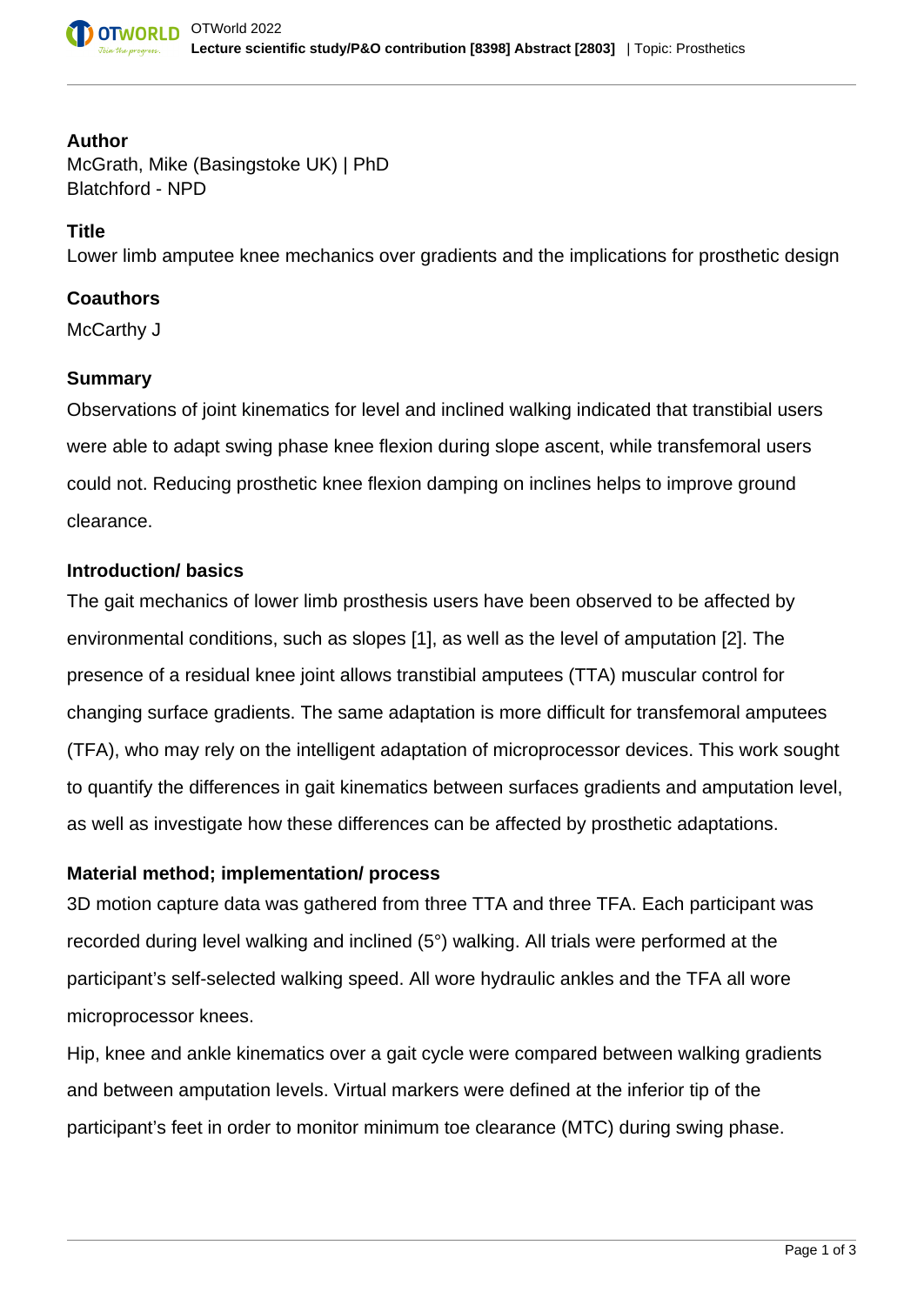The TFA were all using a prosthesis that allowed microprocessor-controlled adaptation of the knee flexion damping in terminal stance/early swing phase. For the inclined walking, they repeated their trials with two different damping settings:

- (1) same knee flexion resistance as they use for level walking (normal)
- (2) reduced knee flexion resistance compared to their level walking setting (adapted)

# **Results**

On level ground, the differences between amputation levels were observed in early stance phase with TTA presenting stance residual knee flexion (17.1±9.4°) and greater peak prosthetic plantarflexion (TTA=-8.8±1.1°, TFA=-4.8±2.7°, p<0.05). On the incline, these same differences remained present, but with the addition increased peak residual hip extension in terminal stance (TTA=-4.2±9.8°, TFA=9.7±10.3°, p<0.05) and greater swing phase peak residual/prosthetic knee flexion (TTA=65.0±5.2°, TFA=39.5±5.9°, p<0.05).

For TTA, the peak residual hip extension was the only significant difference between level and incline kinematics (level=-4.2±9.8°, incline=6.4±3.6°, p<0.05). TFA presented a reduced prosthetic ankle range-of-motion on the incline (level=17.3±1.6°, incline=13.5±1.4°, p<0.05) and a significant reduction in swing phase peak prosthetic knee flexion (level=68.1±3.9°, incline=39.5±5.9°, p<0.05).

When comparing TFA with normal knee damping to adapted knee damping on the incline, there was a significant 9.4% increase in peak knee flexion during swing phase (normal=39.5±5.9°, adapted=43.2±5.2°, p<0.05). Further analysis of MTC [3] showed that the probability of tripping on a 15mm object on the walking surface reduced from 36% to 26% with the adapted damping.

# **Discussion/ conclusion; conclusion for the practice**

The findings, as expected, indicated a reduced capacity for TFA to adapt to changing environmental conditions, such as inclines, compared to TTA, who retain knee muscular control. The control of microprocessor knees is essential for TFA to be able to adapt in the same way. Many modern microprocessor knees are designed with a stumble recovery functionality in order to avoid a fall after tripping, but considerations of walking adaptation for slope ascent can increase ground clearance and may provide a solution for reducing the likelihood of a trip occurring in the first place.